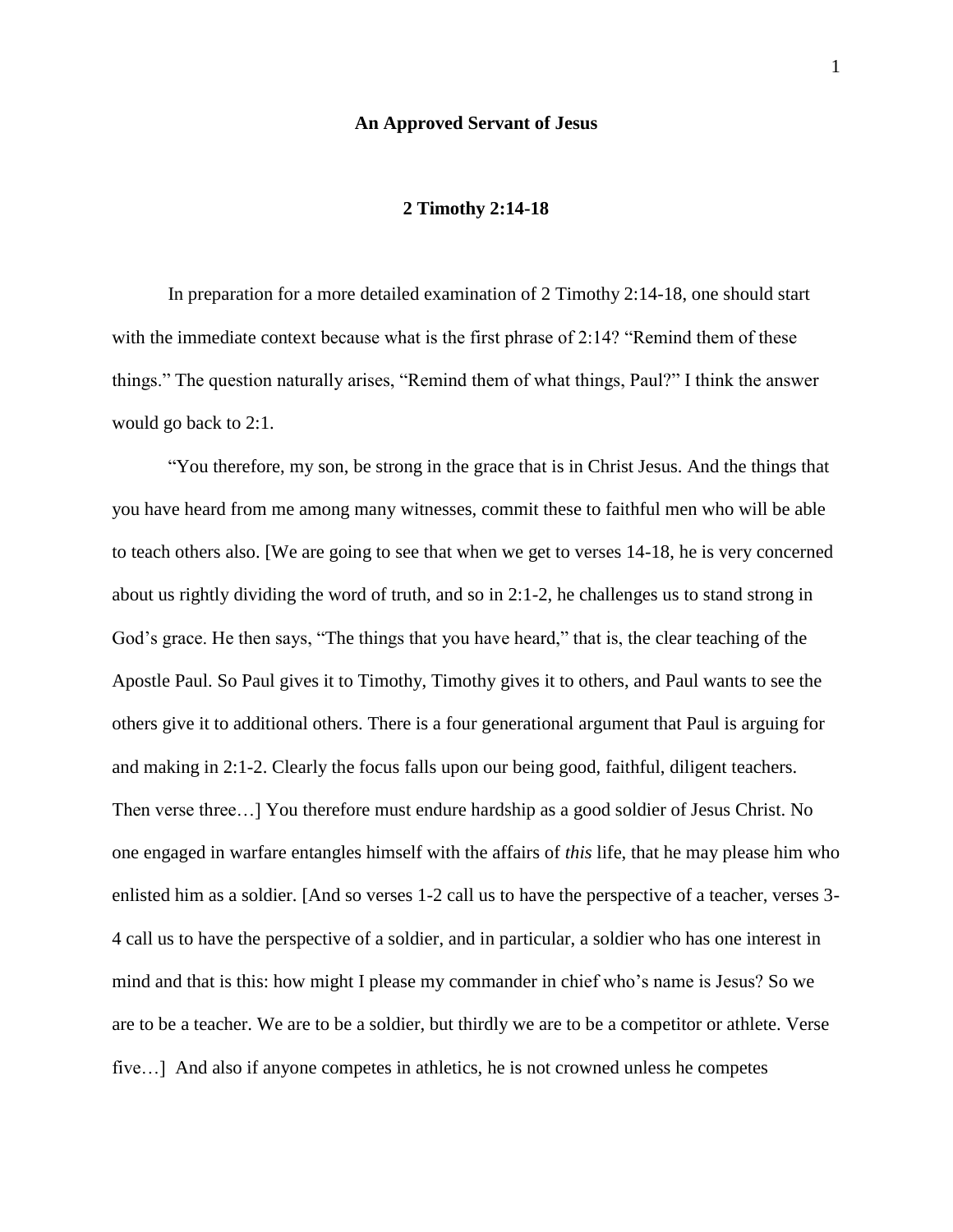according to the rules. [In other words, it is possible for us to be disqualified and so, just as an athlete must train well, and just as an athlete must compete according to the rules, so we in ministry, those of us who wish to follow faithfully the Lord Jesus, must be well trained. How? In the Word of God, and we must also compete, if you like, according to rules. That is, according to standards of holiness and godliness so that we do not become disqualified. So, a teacher, a soldier, an athlete, but then a farmer. Verse six] The hardworking farmer must be first to partake of the crops. [Farming is not a job that draws much attention to itself. You show up day after day after day after day, and eventually the harvest comes, and when the harvest comes you should be in the front of the line in rejoicing and sharing in the good things that happens from that harvest. Again, I am reminded so well of what it means to show up day after day after day after day and not see anything happen immediately. The two great founding missionaries in the Baptist world, William Carey and Adoniram Judson, served seven years each in their particular fields of service before they saw even one, single convert. They kept showing up for duty. They kept plowing the field. They kept sowing the seed, and God brought a harvest. And so he says in verse seven…] Consider what I say, and may the Lord give you understanding in all things. [So verse 1-7 clearly hangs together. Then he shifts in verses 8-10, and uses a word that is similar to what we read in verse 14, "Remember." So if you are to remind them in verse 14, already he is telling them to…] Remember that Jesus Christ, of the seed of David, was raised from the dead [That statement is going to be challenged by Hymaneaus and Philetus in verses 17-18. So the context is crucial here.] "Remember that Jesus Christ, of the seed of David [that is, he is the Messiah] was raised from the dead according to my gospel [that is the gospel that I preach and teach], for which I suffer trouble as an evildoer, *even* to the point of chains; but [praise God!] the word of God is not chained. Therefore I endure all things for the sake of the elect that they also may obtain the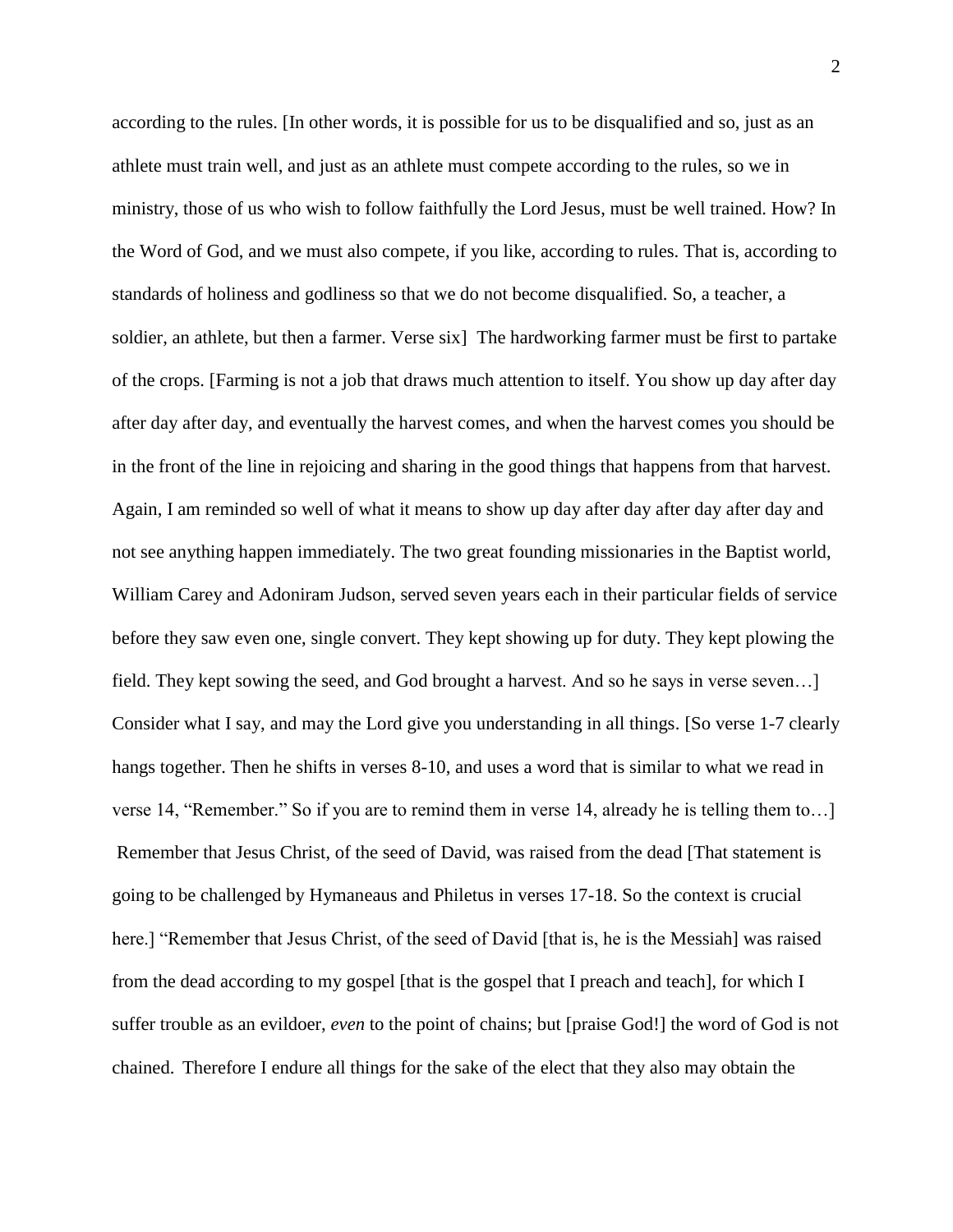salvation which is in Christ Jesus with eternal glory. *This is* a faithful saying: for if we died with *Him*, we shall also live with *Him*. [Although let me add parenthetically, we can't live with him if he's not living, so the idea of the resurrection that began in verse 8 continues on into what many Bible teachers believe was an early Christian hymn] if we endure [picking up on the idea in verse 10], we shall also reign with *Him.* [but] If we deny *Him,* [like Hymaneaus and Philetus] He also will deny us. If we are faithless, [Well, we may be faithless. We may fall by the wayside, but he will not.] He remains faithful; He cannot deny Himself. [Then] Remind *them* of these things [What things Paul? Be a teacher. Be a soldier. Be an athlete. Be a farmer in your mindset as you serve the Lord Jesus Christ. Don't you dare back up even one step from the reality and centrality of the resurrection of Jesus Christ, the Son of David. And remember, though you may suffer hardship and difficulty like me even being chained, if we died with, we will live him. If we endure with him, we will also reign with him. He cannot deny himself. He will remain faithful, so remind them of these things…], charging *them* before the Lord not to strive about words to no profit, to the ruin of the hearers. Be diligent to present yourself approved to God, a worker who does not need to be ashamed, rightly dividing the word of truth. But shun profane *and* idle babblings, for they will increase to more ungodliness. And their message will spread like cancer [or like gangrene]. Hymenaeus and Philetus are of this sort who have strayed concerning the truth, saying that the resurrection is already past; and they overthrow the faith of some. Nevertheless [context!] the solid foundation of God stands, having this seal: "The Lord knows those who are His," and, "Let everyone who names the name of Christ depart from iniquity."

This text is driven by three imperatives. The first one is in verse 14, "Remind them…" It is a present imperative, word of command, continuous action. You continually remind them of these things. The second imperative is found in verse 15, "Be diligent…" Stay after it; be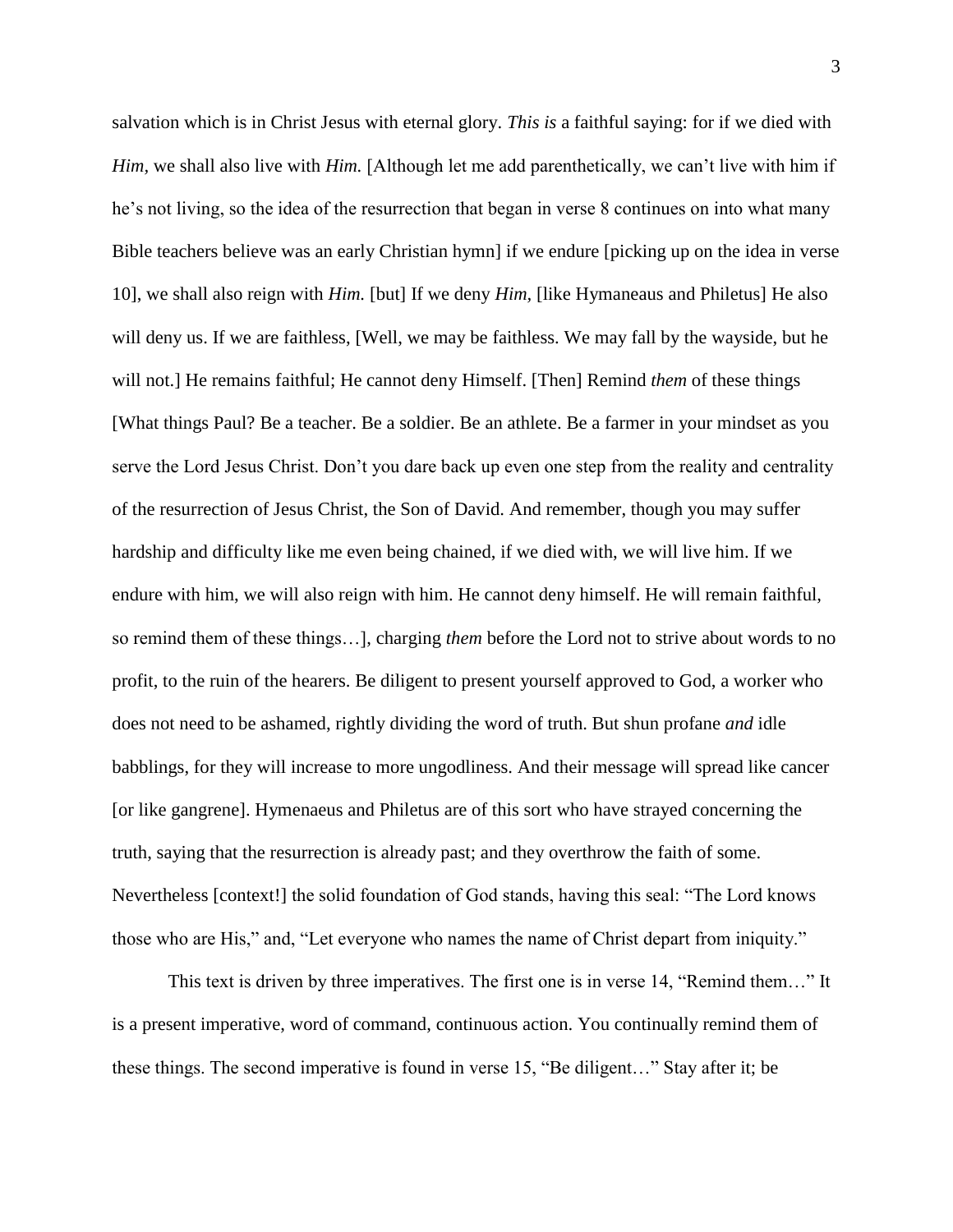diligent. The third imperative is found in verse 16, "But shun." So two of the imperatives are positive, "Remind them," "Be diligent," But that is coupled with, or at least set in contrast to a negative imperative in verse 16, "But shun." And so what we are going to see in this text is that Paul gives us some guidelines in terms of warning us about heresy and false teaching, and then he exposes the errors of false teaching that we might discern them and do so clearly. And so, an approved servant of Jesus will do three things. Number one…

### **I. He will be careful with his words. 2:14**

Verse 14, "Remind them of these things charging them before the Lord not to strive [or to battle] about words to no profit to the ruin of the hearers."

1) We have a charge from our Savior.

Interestingly, when Paul moved to conclude this letter in 4:1, he will say "I charge you, therefore, before God and the Lord Jesus Christ, who will judge the living and the dead at his appearing and his kingdom, preach the word." It's very clear that throughout these four chapters that Paul is vitally concerned about the importance and the centrality in your life and my life of the word of God. And so he says, "Remind them of these things [of these good words that I have already laid out for you in chapter 1 and chapter 2] and charge them [it's a solemn oath.] before the Lord [what?] not to strive [it means to battle] about words to no profit to the ruin of the hearers<sup>"</sup>

2) We must be cautious in our speech.

There are eight different negatives that Paul notes in verse 14-18 that you and I have to be on guard against. There are words to no profit and words that ruin the hearers in verse 14. He then talks in verse 16 about profane talking and idle babbling that will lead to ungodliness. He talks about words or a message in verse 17 that will spread like cancer or like gangrene. He says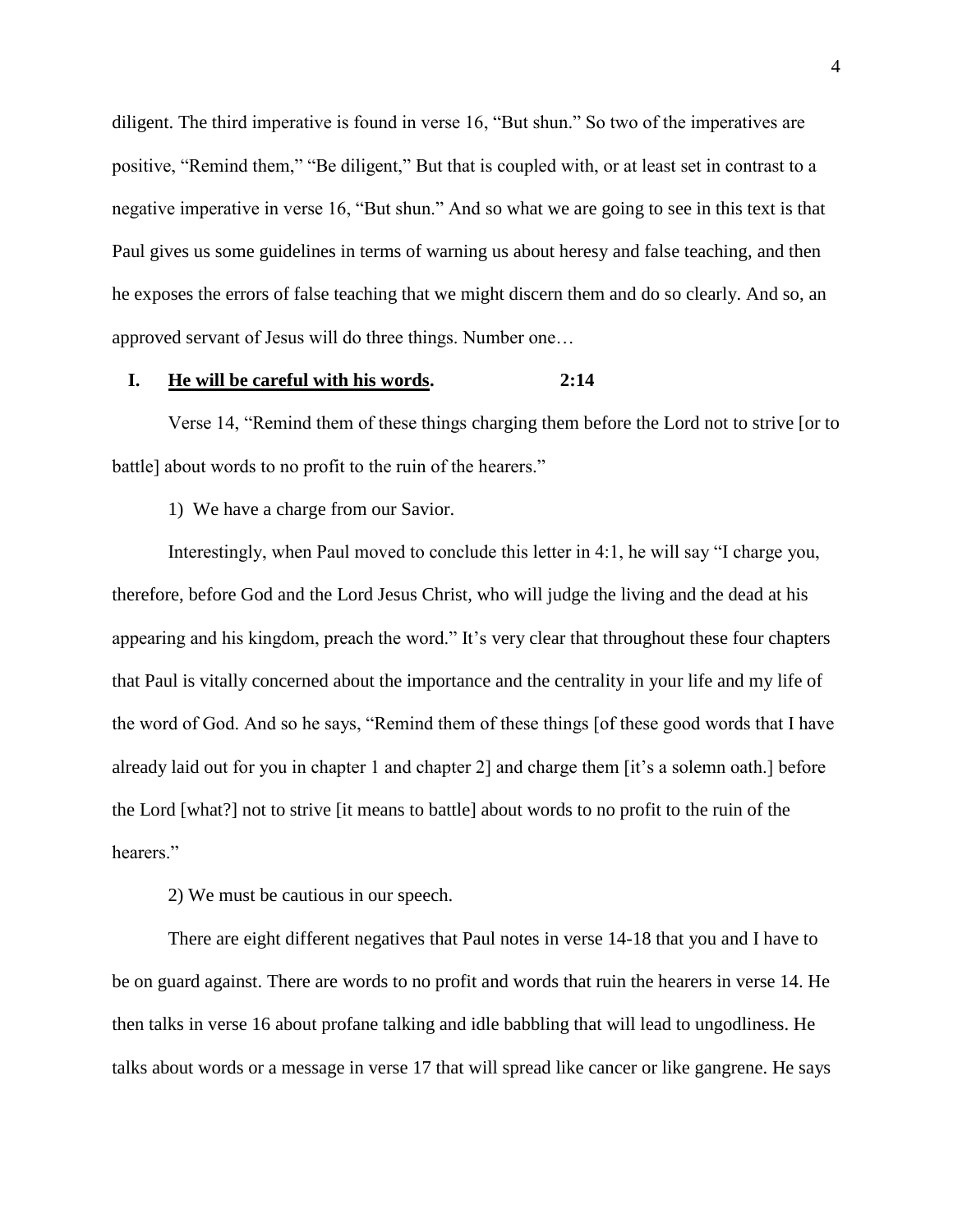in verse 18 there is a teaching that strays from the truth and there is a teaching that overthrows the faith of some. That's powerful. Four verses, eight very strong words about the danger of teaching and listening and following the wrong thing. So he begins in verse 14, but doesn't really specify a specific doctrine. In fact, it almost seems to be the case that he is talking about people who are fussing and fighting and arguing and griping and disagreeing over things that when every thing is said and done, at this point in his argument, they really don't matter.

So charge them, not to wage a war with words. In fact one commentator said, "These are the word warriors," not the road warriors, the word warriors. They are just the kind of people who are looking for a theological fight. They want to have a doctrinal knock down. They just want to fuss and fight and fued and argue and gripe and complain, and they want to split hairs that really don't need to be split. Think about "last things." There are some things that are nonnegotiable. There are some things that are not up for debate. The reality of the historical, bodily return of Jesus, that's not up for debate. The reality of heaven and hell as eternal destinies, that's not up for debate. The fact that we will all stand before God in judgment either at the judgment seat of Christ as believers having our works as believers judged or being at the Great White Throne judgment and being judged there as unbelievers out of the books of works and being cast into the lake of fire, that's not up for debate. Now, whether you're pre-millennial, postmillennial, or amillennial, pre-trib, mid-trib, post-trib, partial rapture, pre-wrath rapture, whether you think you know the antichrist or not, the false prophet or not, whether you think you've got figured out the seal judgments, the trumpet judgment, the bowl judgment… to fight over those things is silly, and to fight over those things will divide a fellowship needlessly and unnecessarily. And so Paul says, "Don't become a word warrior over these kinds of things." Why? It "leads to no profit and even the ruin of the hearers." And so, we have to be very careful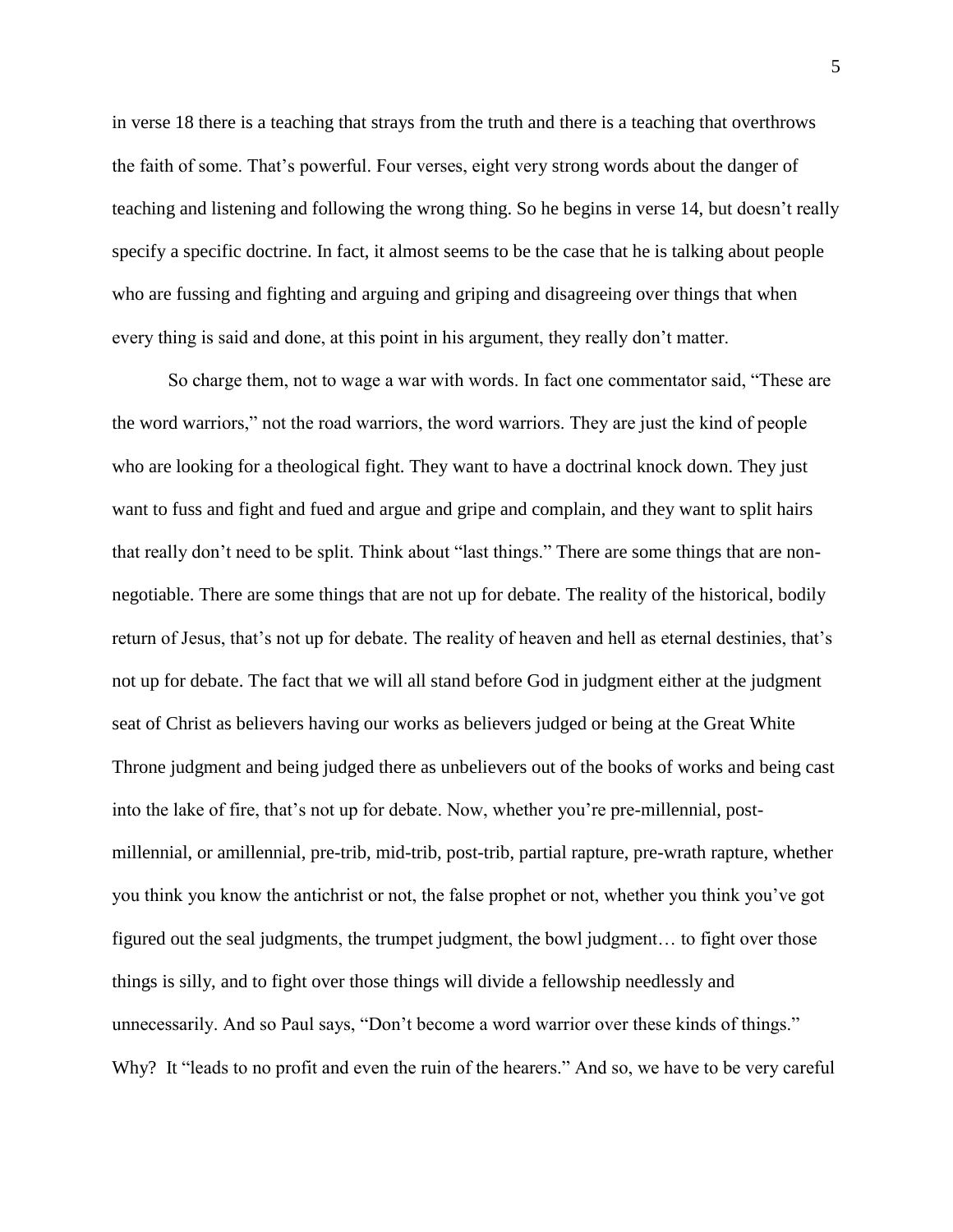with our words. To say it another way, know what things are worth fighting over and what things are not. Know what hills are worth are dying on and what hills are not. Secondly,

# **II. He will rightly handle the Word of God**. **2:15**

This is one of the most famous verses in all of the Bible. If you want a basis for why we have seminary, and you want a basis for why we have a teaching ministry in the local church, here it is: "Be diligent [it's an imperative] to [what?] present yourself [wait, isn't my pastor's responsibility to present me approved to God? No, it's your responsibility. It is the pastor's responsibility, it is my responsibility, and it is every believer's responsibility to accurately teach the Word of God. You are responsible yourself to be approved before God. All of us, every one of us is called by God to be a diligent student and workmen of the Word.] Present yourself approved to God [how?] a worker who does not need to be ashamed [mark that word. We saw it for the first time back in verse 8. We saw it again in 1:12. We saw it a third time 1:16. Now, for a fourth time Paul brings up this idea in a different context. Do not be ashamed before the Lord as a worker who is not approved. You rightly divide the word of truth. This is interesting how he stands in stark contrast to words that are of no profit and that lead to the ruin of the hearers. Here he talks about words that are words of truth that when embraced and when followed and when obeyed will allow us to present ourselves to God without any shame. Now, I want to remind you of some principles that will help us divide the word accurately.

Again, the context rules when interpreting the text. We don't want a text out of its context. It then becomes a pretext, and so often the Bible is badly, badly mishandled and abused by people ripping it out of context and making it say something that it does not say or mean at all.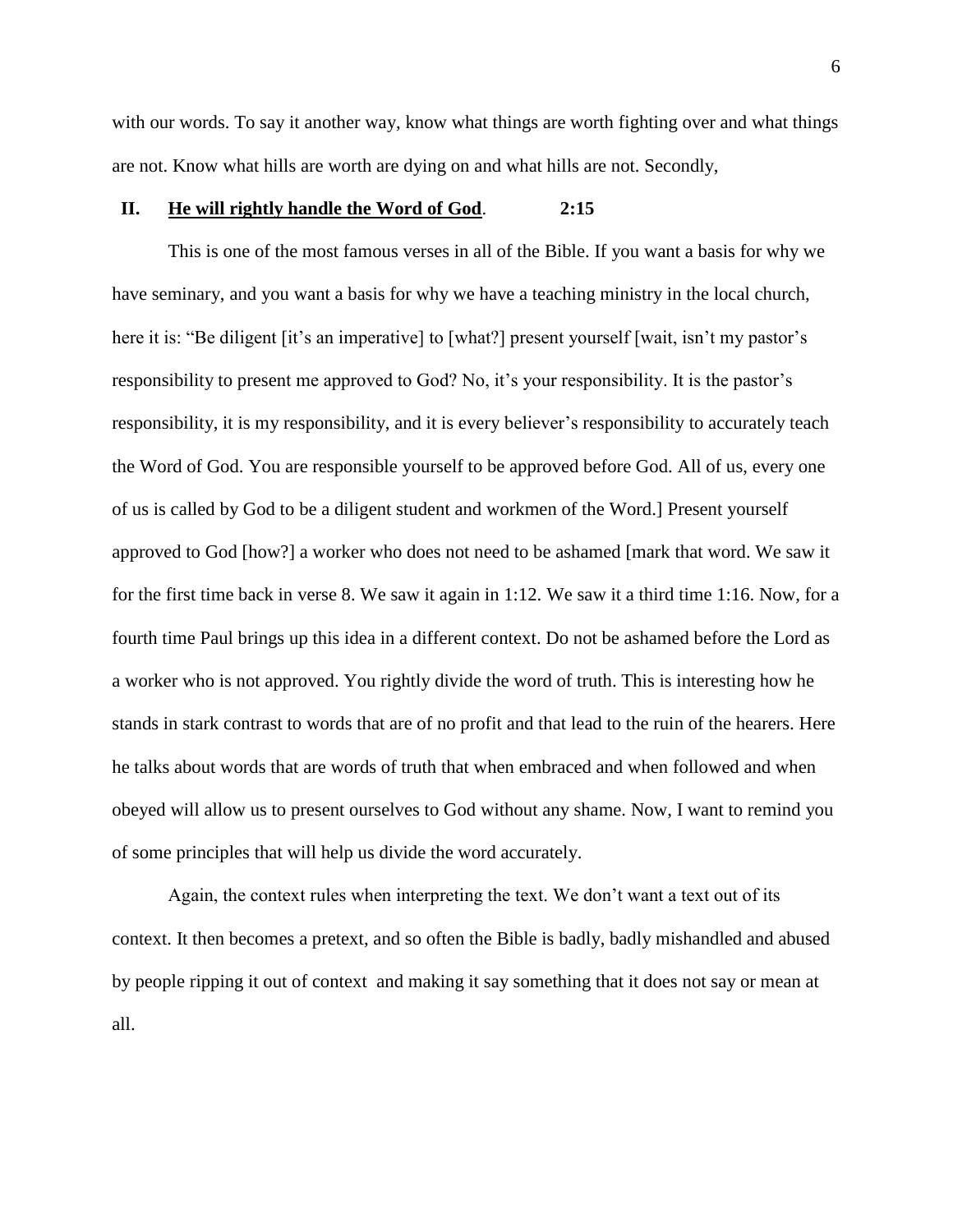Secondly, the text must be interpreted in light of all Scripture. One of the great principles of the Reformation is Scripture is its best interpreter. The fact is you cannot begin to build any doctrine, whether it is the doctrine of God or the Bible or humanity or Christ or salvation until you look at everything the Bible has to say about that particular doctrine.

Number three: Scripture will never contradict itself. Why? Because ultimately, it is the Word of God, and God is a God of truth. God, therefore, cannot speak error. God cannot contradict himself, and therefore, the Bible does not contradict itself. If you think it does, the problem is not with the Bible; the problem is with you. You're reading it wrongly. You're not understanding it correctly. Granted, it is written in the words of men, but ultimately it is the Word of God, and so we operate from the presupposition that it is completely true and completely trustworthy. We use the word inerrant and infallible.

Number four: Scripture should be interpreted literally, or naturally. In other words, we interpret the Bible according to its plain, normal, natural sense. If a preacher stands up and preaches, and someone after the service says to him, "You know, you saw things in that text I've never seen before," that's not necessarily a compliment, and in fact, it may actually be an indictment that you have again, mishandled the Bible by reading into it a meaning that is not there. To teach you a couple of important words, we believe in what is called exegesis, drawing out of the text the meaning that is there. We do not believe in eisegesis, reading into the text a meaning that is not there. That's one of the great benefits, by the way, brothers and sisters, of teaching straight through the Bible, chapter by chapter and verse by verse, and phrase by phrase and word by word, because then it is much more difficult for you to bring your agenda to the Bible and read into it something that is just not in that text.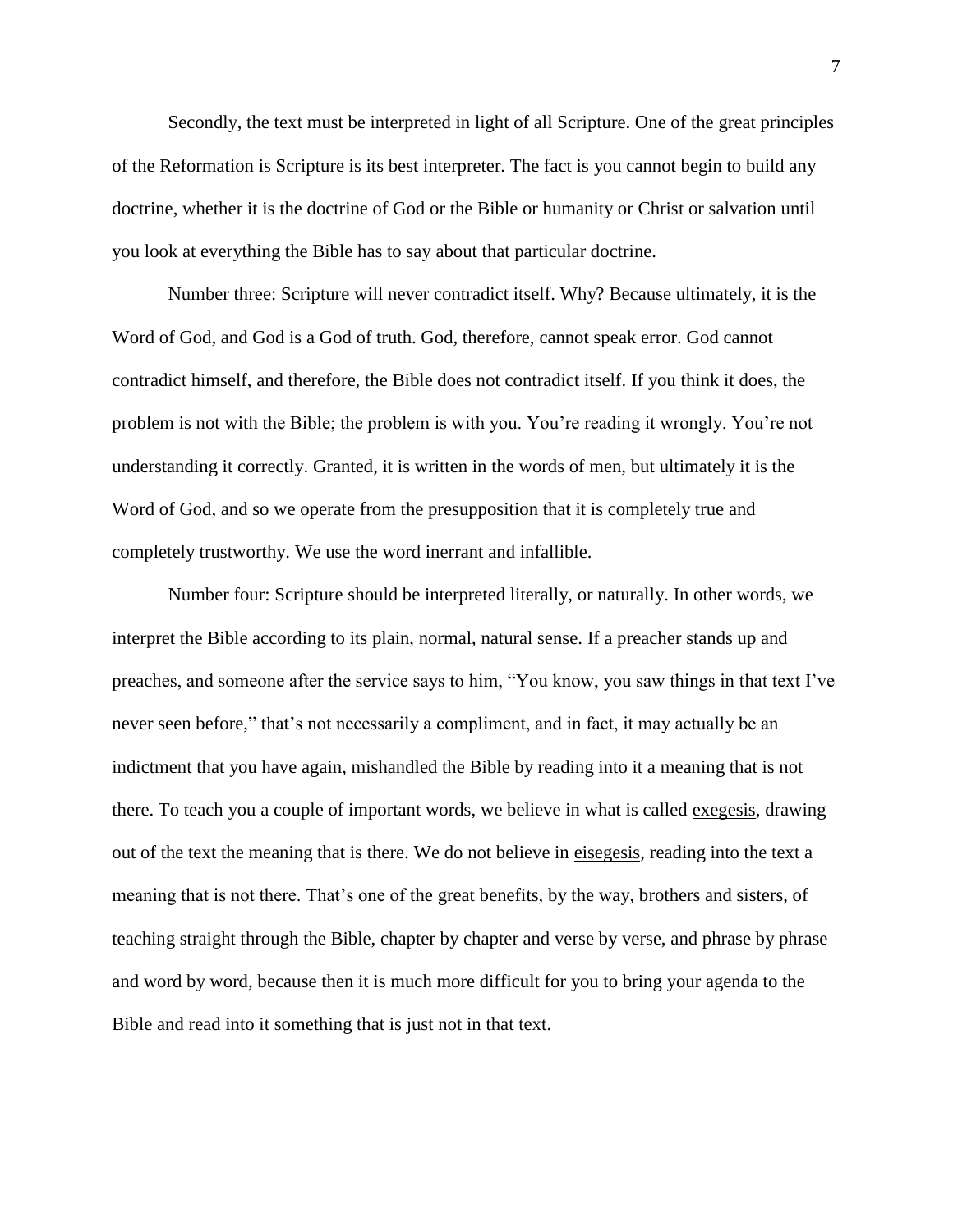Number five: do not develop doctrine from obscure or difficult passages. In other words, the clearer meaning texts always take precedence over the less clear texts in terms of their meaning.

Number six: we seek to discover the author's original intended meaning. In the context of 2 Timothy, the question we are asking is: how would Timothy understood this letter when he received it? That's our first question. Then once we discern that, then we can begin to ask the question: okay, how does this same letter being the eternal, ever abiding word of God, how does it speak to my life? Now keep in mind, the meaning does not change. There's only one meaning of a text, but the applications do change depending on circumstances and time and all sorts of other things. Again, as we teach at the seminary and as we teach here: a text has one meaning but a massive number of applications, but the question we ask first is not how does it apply. No, you've got to establish the meaning before you can ask the question, how does it apply?

Then finally, check your conclusions using reliable resources such as dictionaries, encyclopedias, and commentaries. Personally and almost without exception, I have never in my life taught from a text that I did not use at least six to eight resources. If I have time, I'll use twelve to fifteen resources. One person asked, "How many commentaries do you have on certain books of the Bible?" Well, I have no less than seven or eight on every book, and some books I have between ten and fifteen. Now do I read them all? No, that would take a long time, more than I have. But I always read 6-8. Teaching on 2 Timothy, I have on my desk and on my shelf about twelve commentaries that I get through as many as I can until time runs out. The idea or thought of ever getting up here and teaching you without reading some other good, godly men would never enter my mind. You say, "Why?" Because I don't see everything. I have blind spots. I'm not all that smart. So what I want to do is let good, godly men come alongside of me.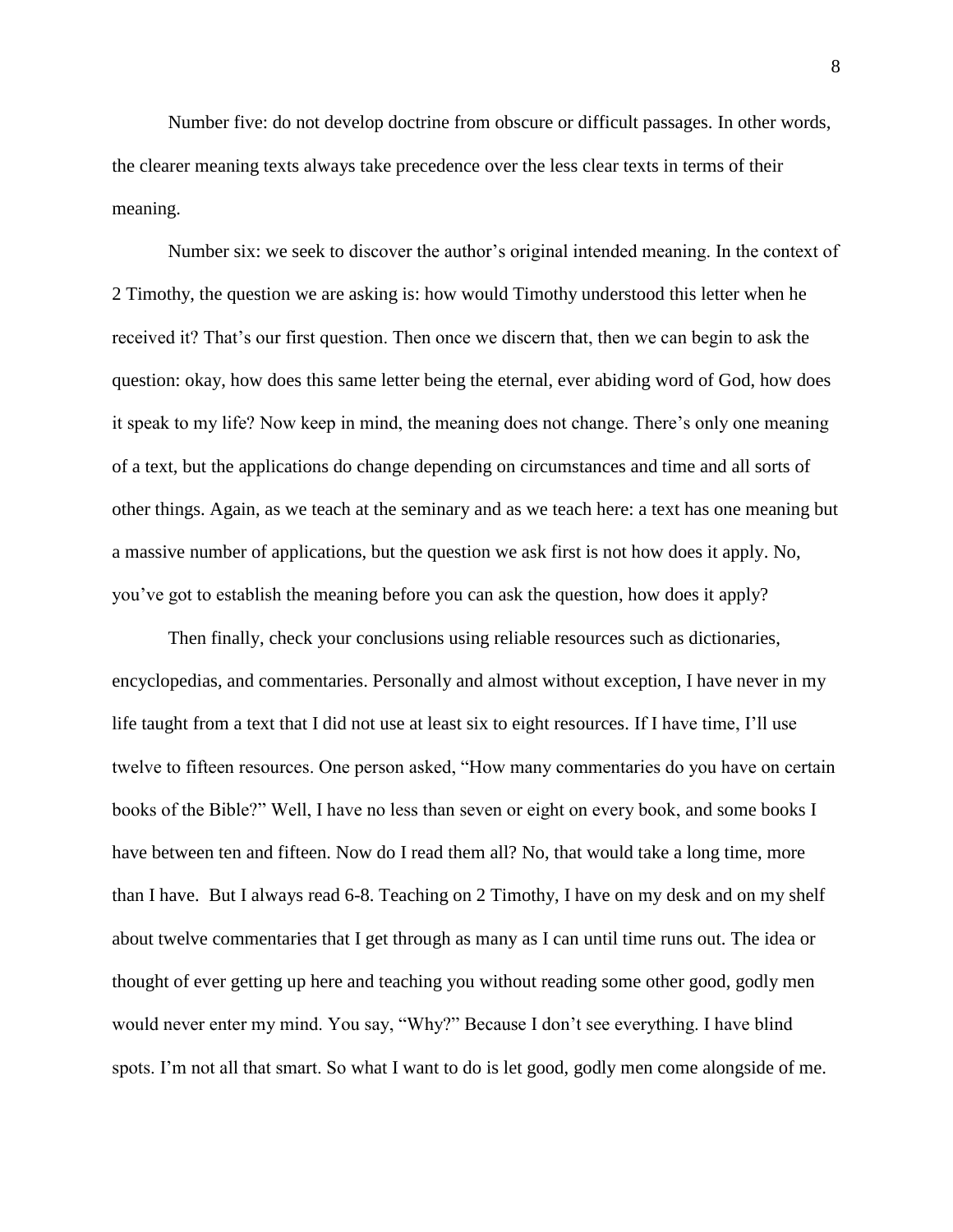Having their books is like sitting down with Don Carson, F.F. Bruce, I. Howard Marshall, Grant Osbourne, Douglas Moo, Walt Kaiser, and saying, "Hey guys, tell me what you think about this particular text!" And there they are in their books to help me. You see: if you are the only person to understand a text in a particular way, you may be right, but you are probably not. In fact, I'd say the odds that you are right are about one out of a million, because basically what you are saying is all these good, brilliant, godly students of the Bible for two thousand years got it wrong, but here I am, and I'm the first one to ever get it right! Highly, highly, highly unlikely. And so, reading these men gives you a way of checking your own conclusions about the Bible, so that you will rightly divide the Word of truth. So what does it involve? Two things…

1) It involves hard work in the Word.

"Be diligent" It is a phrase that means to strive. It carries the idea of toil and effort. "Be diligent to present yourself approved to God a worker who does not need to be ashamed." Let's be honest, it requires hard work in the word to rightly handle the word of God. If you are a Sunday School teacher, a Bible teacher, you can't put thirty minutes into it and get it done. I don't even think you can put a couple of hours into it and get it done. You say, "Well, I'm just teaching children." Well, then you have the most important job of all. I've said this before. Adults are stiff necked and uncircumcised of heart, and you can barely get them to listen or do anything, but children are malleable. Children can be influenced. Children listen. They actually believe what you tell them. You tell them God can do something great in their lives, and they ought to give their lives, and they'll actually consider that. You need to, likewise, rightly handle the word that you might teach those little ones correctly and accurately, as well as in a way that draws them to the wonderful truths of God's Word. It does involve hard work in the word, and secondly…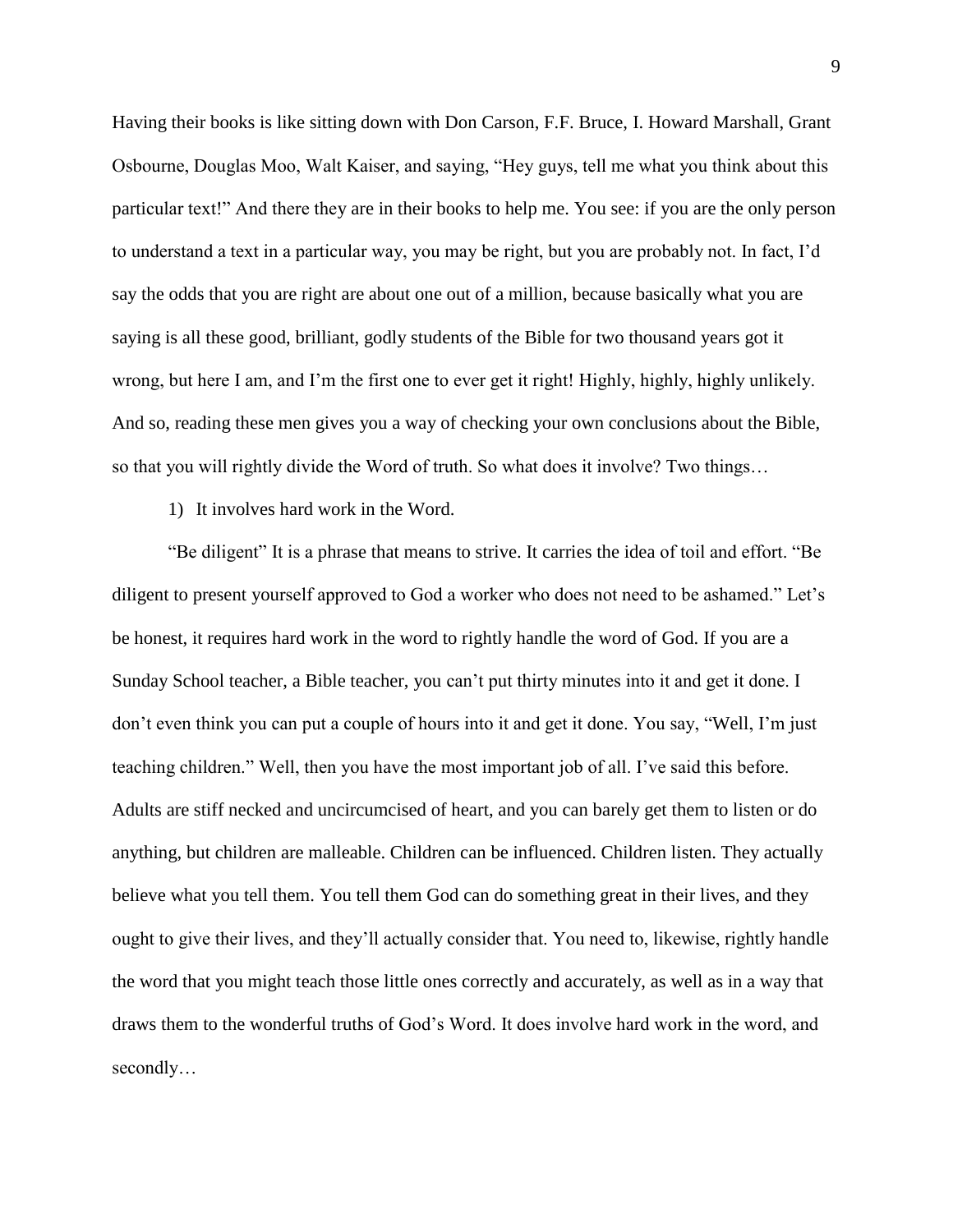2) It leads to accurate interpretation of the Word.

"That you might rightly divide the word of truth." So, we must be careful with our words. No need to fight about things that really don't matter. Secondly, rightly handle the word. You need to be sure about the things really do matter, and then number three…

## **III. He will oppose the destroyers of the faith. 2:16-18**

1) We will avoid them. 2:16

Paul says there in verse 16, "Shun." It has the idea of putting away. Shun. Avoid. *The Message* by Eugene Peterson says, "Just stay clear [of what?] those who are profane and [those that he describes as] idle babblers." The marginal reading in the *NKJV* says "empty chatterers." Bryan Chappell said it this way, "Empty chatterers come from godless chatter boxes." I like that. "Empty chatterers come from godless chatter boxes." You say, "How do you know they are godless?" Because of what the last phrase in verse 16 says, "They will increase to [what?] more ungodliness." He knew exactly what he was saying. So there are certain kinds of people that the Bible says we need to shun, the Bible says that we need to avoid, the Bible says you just need to stay clear of certain kinds of teachers. They are profane. They question the sacred. They are empty chatterers, and what they do simply increases or leads to more ungodliness. You say, "Paul, can you give me an example?" And he says, "I'm glad you asked."

2) We will expose them. 2:17-18

Verse 17, "Their message will spread like…" And it's debated. We can't be clear. Some translations say the best way to go is "cancer." Others say the best way to go is "gangrene," and the ancient word can go either way. It clearly is talking about something that spreads rapidly throughout a body and kills it. So their message, that is these profane, idle babblers, these profane, godless chatter boxes, their message will spread like cancer or gangrene. Hymanaeus,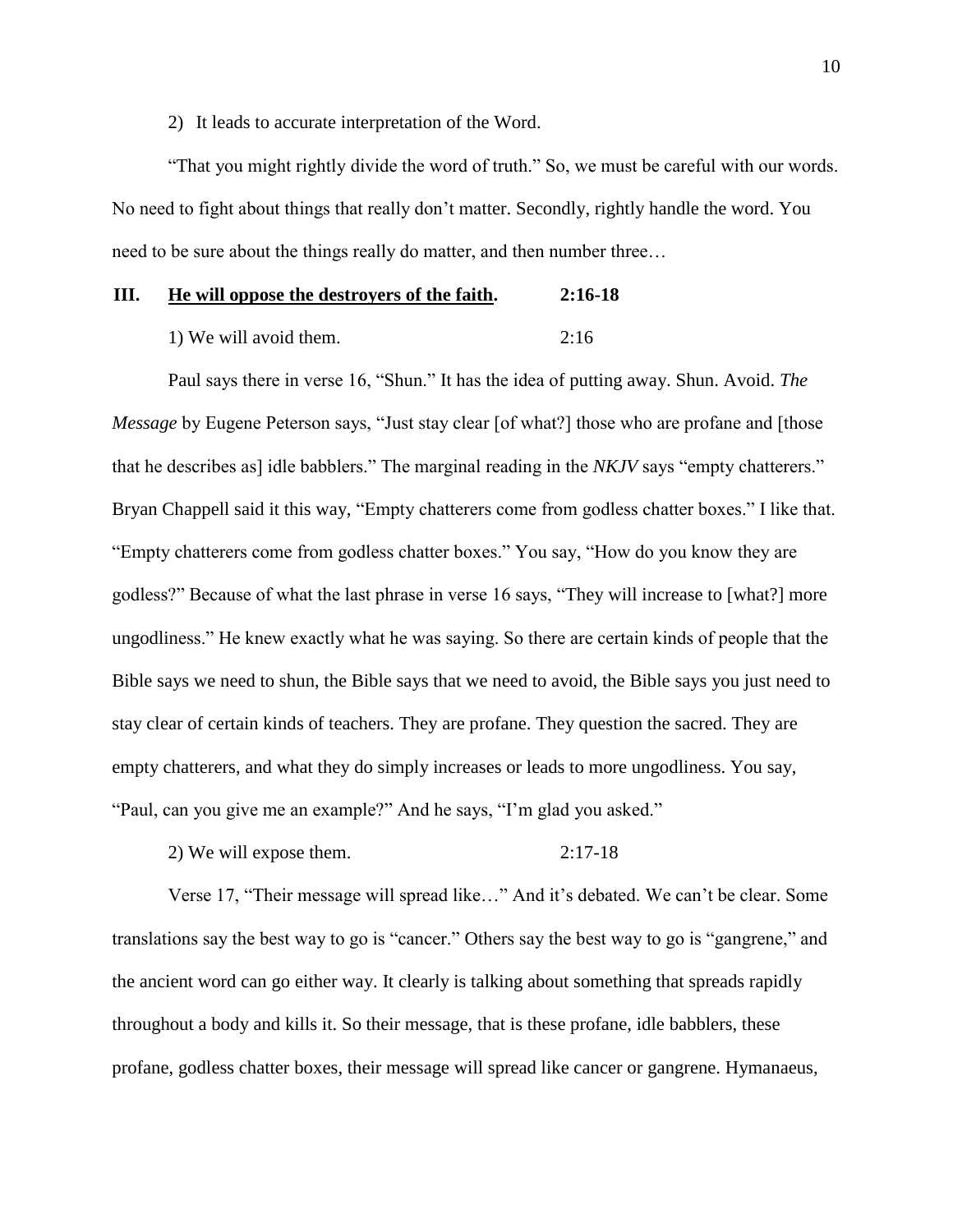who was already mentioned in chapter one, and Philetus are of this sort, and so he then describes them in terms of what they have done. They went astray concerning the truth. How? Well, they said the resurrection is already past, and by this they have overthrown the faith of some. In my notes, I have pointed out that in the ancient world it is probably the Platonists that were denying the resurrection, but in our world it is the liberals who deny the resurrection. You say, "What do you mean by the Platonists?" Well, in the ancient world you know the great teachers were Socrates, Plato, and Aristotle in that order. Plato, in particular, had a certain way of looking at life, and to use an analogy that will help you get where he was coming from, Plato said the body is the prison house of the soul. In other words, Plato had a very negative view about the body as did most all of Greek philosophy. So the body is, at best, inferior. At worst, it is bad. So for them, salvation or deliverance would be separation from and deliverance from your body. Well, evidently these two men by the name of Hymenaeus and Philetus bought into that, and so what they did was, they denied the physical resurrection, and they created a theology or a doctrine of a spiritual resurrection.

What did they think happened to the body of Jesus?" And the answer is they would say the body of Jesus is rotting somewhere in a Judean tomb. He was not bodily raised from the dead. You say, "Maybe their spiritual resurrection theology is okay." Take your Bible very quickly and turn to 1 Corinthians 15, the great resurrection chapter of the Bible. 1 Cor 15:12-20, Paul has just made a very strong apologetic for the bodily resurrection of Jesus grounded in the prophetic promises of the Old Testament, but then he says there is a problem. 1 Cor 15:12 "Now if Christ is preached that He has been raised from the dead, how do some among you say that there is no resurrection of the dead?" [In other words, how is it that some of you are saying that the doctrine of bodily resurrection is not true? And so Paul says, "I'm going to take up your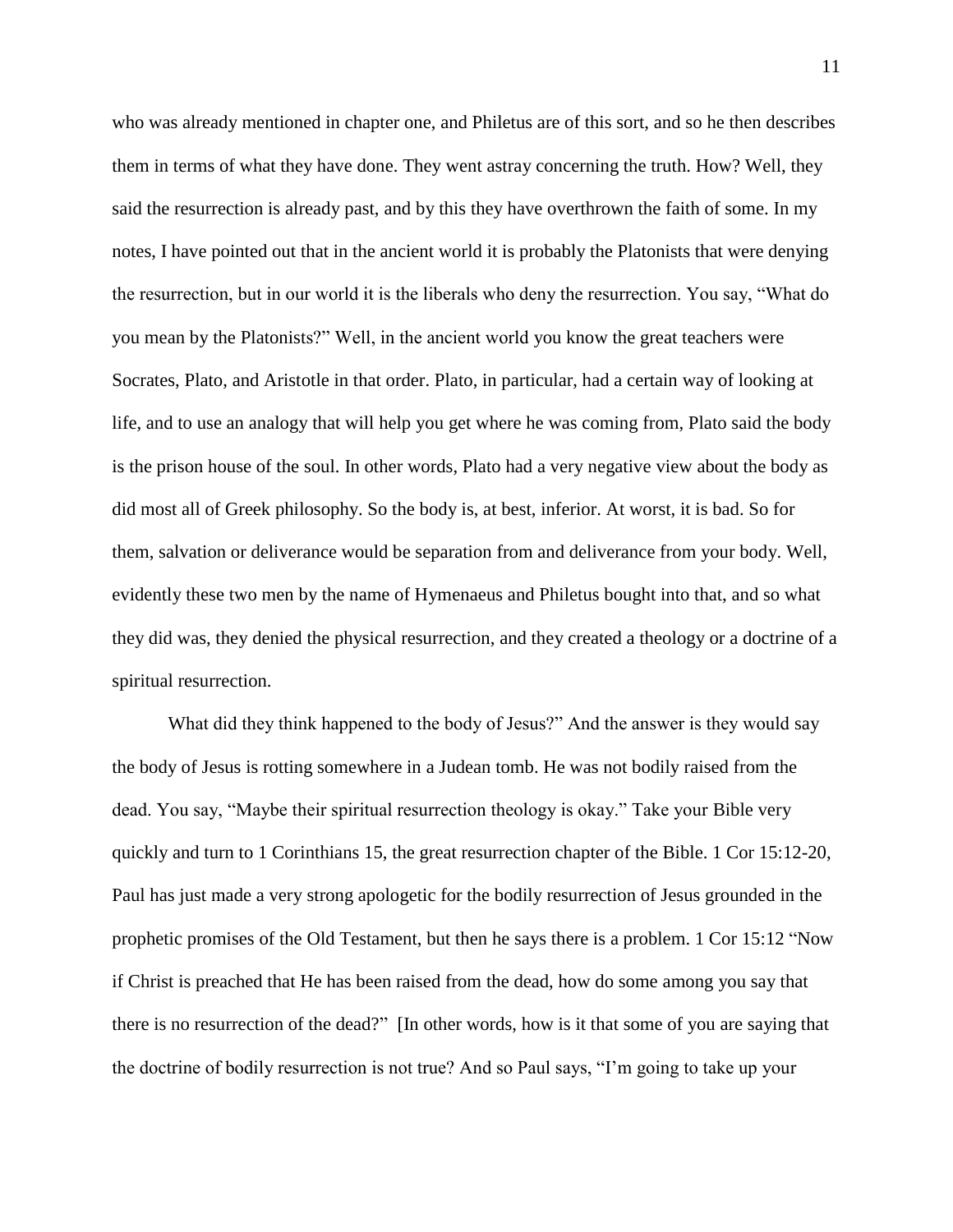argument, but let me show you the logic of where your argument will go if you deny the doctrine of bodily resurrection." Verse 13…] But if there is no resurrection of the dead [number one], then Christ is not risen. And if Christ is not risen, then [number two] our preaching *is* empty and [number three] your faith *is* also empty. Yes, and [number four] we are found false witnesses of God, because we have testified of God that He raised up Christ, whom He did not raise up—if in fact the dead do not rise. For if *the* dead do not rise, then Christ is not risen. And if Christ is not risen, your faith [number five] *is* futile; [number six] you are still in your sins! Then [number seven] also those who have fallen asleep in Christ have perished. [number eight] If in this life only we have hope in Christ, we are of all men the most pitiable. But now Christ is risen from the dead, *and* has become the firstfruits of those who have fallen asleep." Paul says, the bodily resurrection is not up for debate, the bodily resurrection is not negotiable, and the kind of teaching that spreads like gangrene and will destroy a fellowship is that kind of teaching.

I hold in my hand tonight what is called *The Interpreter's Bible Commentary*. This is a very famous commentary series. It was done all by Ph.D.s, almost all of whom have an antisupernatural approach to the Bible.

Several years ago I was working through Acts 1, the ascension passage where Jesus goes back to heaven and the angels say, "You men of Galilee, why do you stand looking up into heaven. This Jesus who was taken up from you into heaven will come in the same way as you saw him go into heaven." Now listen to what *The Interpreter's Bible Commentary* says about the ascension of Jesus and the promise that he will come again. Quote: "At the very moment we want Jesus to be most vivid, something obscures him. Indeed, this verse would suggest a good sermon would be the absence of Jesus. You see, all things come and go in life, and the heavens also fascinate people and as the early Christians looked toward heaven they believed Jesus was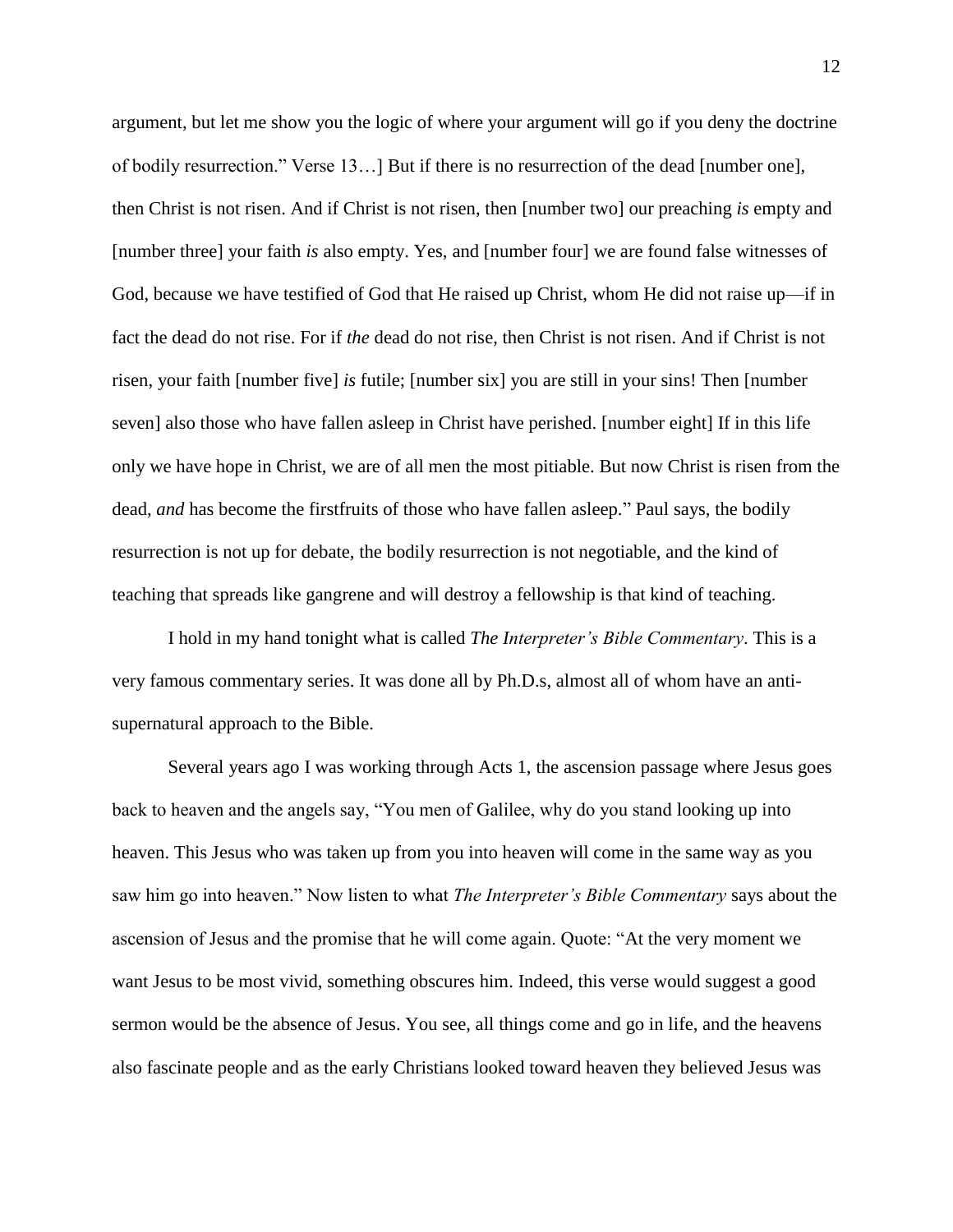there. Though their sight may have been inaccurate [according to our standards because we are so much more enlightened and sophisticated and noble than those of the first century] their insight was indubitably sound. They knew where Jesus was, why, [This is so tragic and hilarious at the same time.] because they knew all good things go up. They never go down. Jesus was good, radically and wonderfully good, and when he no longer went about his accustomed ways, they knew that he had gone up, that he had ascended because he was supremely good, and these men were right in knowing that Jesus would come back. "This Jesus who has been taken from you into heaven will come back." They knew he would come back because he told them he would. They believed what he said because truth always comes back. In fact, truth never goes away. It is men who forsake the truth, and so from the cross through the campaigns of modern barbarism, men have tried to subtract Christ from human existence, yet in some unexpected and some undreamt way, Christ always comes back. [Now, listen carefully.] One mistake, however, these early Christian men made. They thought he would come back the same way he went… so they watched the skies for his return. They forgot, or perhaps, they never knew that things seldom come back the way they go. History never repeats itself twice. You see the people we love always come back to us, but seldom do they come back in exactly the same way that they left us. In the glance of a young daughter's eyes, a wife lost early may come back to her husband across a page of poetry, years later a friend comes back to his comrades. Those, therefore, who have watched the sky for Jesus have been disappointed and so will they always be." Can I read that one more time? "Those, therefore, who have watched the sky for Jesus have been disappointed and so will they always be. He will never come that way."

This was the most popular commentary among liberals. It sold thousands of copies among those who were in Presbyterian and Lutheran and Episcopalian churches. You say,